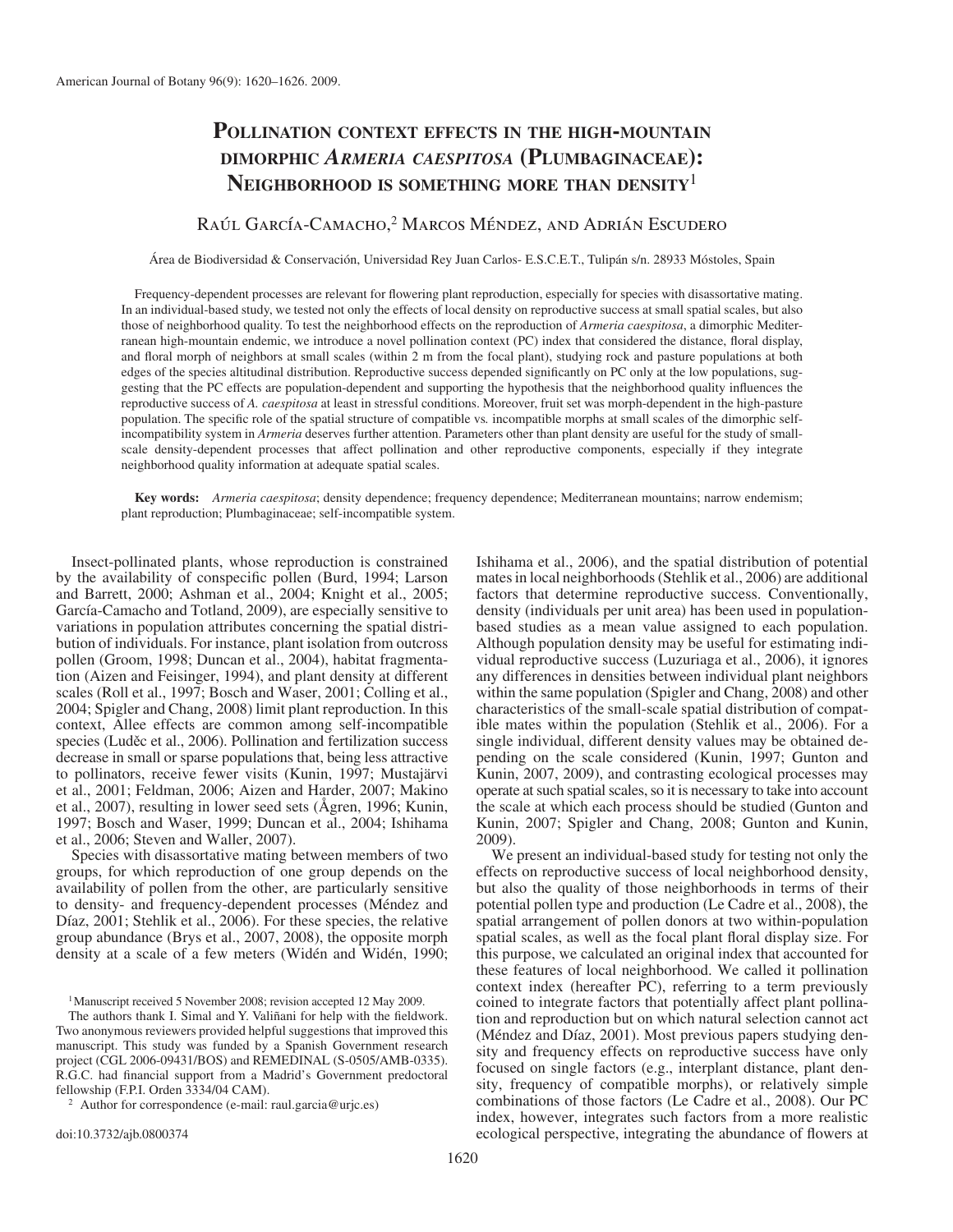all distances from the target plant (see Méndez and Díaz, 2001; Stehlik et al., 2006).

In this context, *Armeria caespitosa* (Gómez Ortega) Boiss. in DC. (Plumbaginaceae) is an excellent model to test how variation in pollination context may affect fitness. This species is a high-mountain plant, narrow endemic to the Iberian Sistema Central (Nieto Feliner, 1990). It grows in two contrasting microhabitats: in cracks and ledges on granitic outcrops and in high-altitude fescue fellfields. As most species of its genus, it is a sexually dimorphic, self-incompatible plant (Baker, 1966). High-mountain plant population densities and their pollination contexts may vary along elevational gradients (Gómez, 1993) and among microhabitats (Hansen and Totland, 2006). The pollinator assemblages could also vary along the elevational gradient.

More specifically, from a small-scale, individual-focused perspective, we hypothesized that reproductive success might be morph-dependent because both morphs could have different reproductive success. Besides, we hypothesized that female reproductive success in *A. caespitosa* would depend on its conspecific neighborhood quality. We differentiated the neighborhood into compatible and incompatible neighbors and calculated separate indices for them. Whereas we expected the compatible neighborhood to favor reproductive success of focal plants, the incompatible neighborhood could have detrimental effects by interfering with intermorph pollination (Nishihiro and Washitani, 1998). Finally, we considered that the effect of PC might vary between populations, so we evaluated the effect of PC on populations exposed to contrasting environments along the narrow distribution range of *A. caespitosa* , thus summarizing the entire environmental heterogeneity faced by this high mountain specialist.

#### MATERIALS AND METHODS

Plant natural history-*Armeria caespitosa* (Gómez Ortega) Boiss. in DC. is a high-mountain dwarf chamaephytic cushion plant, endemic to the Iberian Sistema Central. It occurs at Ayllón, Guadarrama, and East Gredos ranges, at altitudes from 1500 to 2430 m a.s.l. To the west of East Gredos massif, the species forms hybrids with another orophillous endemic, *A. bigerrensis* subsp. *bigerrensis* (Nieto Feliner, 1990).

*Armeria caespitosa* occurs in two interspersed but contrasting microhabitats: in crevasses and ledges of granite and gneiss outcrops (hereafter, rock microhabitat) and in dry cryophilic *Festuca curvifolia* pastures (hereafter, pasture) where it is often a dominant species. Its pink flowers are grouped in shortscaped flowerheads with  $19 \pm 8$  flowers per flowerhead ( $N = 860$ ). Each flower has a single ovule, which yields one seed that remains enclosed in the papyraceous calyx, the dispersal unit. Bees, bumblebees and syrphid flies are flower visitors and potential generalist pollinators (R. García-Camacho, personal observation). A dimorphic self-incompatibility system has been described for the genus *Armeria.* Populations consist of homozygous recessive (ac.ac) individuals with papillated stigmas and finely reticulated pollen grains (hereafter PAP morph) and heterozygous (AC.ac) individuals showing cob-resembling stigmas, and coarsely reticulated pollen grains (hereafter, COB morph) (Baker, 1966; Vekemans et al., 1990). In a previous survey, we observed both morphs in a  $1:1$  ratio in all the study populations, confirming that this species is an obligate outcrosser.

Study site-The study site in the Sierra de Guadarrama, one of the ranges of the Iberian Sistema Central, Madrid Province, Spain, receives an average of 1350 mm of annual precipitation at the Navacerrada Pass (40°46′N, 4°19′W; 1860 m a.s.l.), concentrated from early October to late May. A strong dry season (<10% of total annual rainfall) occurs from June to September (Palacios et al., 2003; Giménez-Benavides et al., 2007a, b).

 We selected four populations: two on rocky microhabitat, corresponding to the highest and lowest local altitudes for the microhabitat, and two on pasture, also at the local altitudinal limit of the species. To avoid bias, we selected wellstructured populations with at least 100 mature individuals. This requirement is especially relevant for defining the lowest edge because isolated individuals or very small clusters may occur even 75–100 m below selected populations in both microhabitats. These four populations were sited in three localities (García-Camacho and Escudero, 2008). Locality 1 is a granite crag (1750 m a.s.l.) at Cuerda de los Porrones, a secondary range of Sierra de Guadarrama, surrounded by open shrubs dominated by *Cistus laurifolius*, Scots pine plantations, and graminoid dry pastures dominated by the endemic *Festuca curvifolia* . This site corresponds to the lowest edge of the species in the studied area and is the smallest, most isolated among the studied populations. Locality 2 is situated 2 km from locality 1 at Loma de Cabezas (2000 m a.s.l.), a slope running NE-SW from Guadarrama's main range above the local timberline at 1900 m a.s.l. The vegetation here is dominated by *Citysus oromediterraneus* and *Juniperus communis* subsp. *alpina* shrubs interspersed with *Festuca curvifolia* pastures. This site corresponds to the lower edge on pasture microhabitat. Locality 3 is on the upper slopes and summit of Cabezas de Hierro Menor (2365 m a.s.l., the third highest summit of Guadarrama). At this site, we selected two close populations one for each microhabitat (rock and pasture). The vegetation is dominated by short cryophilic *Festuca curvifolia* pastures with scattered individuals of *Juniperus communis* subsp. *alpina* and *Cytisus oromediterraneus* , whereas on the rocky outcrops *Saxifraga willkommiana* , *Murbeckiella boryi* , *Sedum brevifolium* , and *Veronica fruticans* subsp. *cantabrica* are the most common species.

 Table 1. Means ± SD for plant density, the pollination context (PC) indices, and the components of the PC indices for each population of *Armeria caespitosa* .

|                                               | Population (sample size) |                        |                      |                         |  |  |  |
|-----------------------------------------------|--------------------------|------------------------|----------------------|-------------------------|--|--|--|
| Variable <sup>a</sup>                         | Low rock $(N = 28)$      | Low pasture $(N = 28)$ | High rock $(N = 36)$ | High pasture $(N = 33)$ |  |  |  |
| Mean distances to compatible neighbors (cm)   | $99.83 \pm 58.08$ a      | $96.51 \pm 38.39$ a    | $109.97 \pm 57.55$ a | $116.64 \pm 18.98$ a    |  |  |  |
| Mean distances to incompatible neighbors (cm) | $120.09 + 57.56$ a       | $114.47 + 56.54$ a     | $125.39 \pm 65.46$ a | $118.02 + 22.77$ a      |  |  |  |
| Number of compatible flowerheads              | $13.39 + 12.58$ a        | $22.89 + 35.91$ ab     | $28.92 + 22.83$ h    | $51.09 + 19.18$ c       |  |  |  |
| Number of incompatible flowerheads            | $12.25 + 9.71$ a         | $25.96 \pm 55.08$ b    | $26.41 + 21.07$ b    | $48.52 + 18.02$ c       |  |  |  |
| Number of compatible neighbors                | $3.57 + 2.67$ a          | $8.29 + 5.54$ b        | $4.38 + 2.51$ a      | $17.18 + 5.14c$         |  |  |  |
| Number of incompatible neighbors              | $3.71 + 2.19$ a          | $7.54 + 5.32$ b        | $4.35 + 2.82$ a      | $16.15 + 4.72c$         |  |  |  |
| $PC_{2m}^{\text{b}}$                          | $0.52 + 1.06$ a          | $0.36 + 0.45$ a        | $0.88 + 1.65$ a      | $0.62 + 0.30 a$         |  |  |  |
| In-P $C_{2m}$ <sup>b</sup>                    | $0.28 \pm 0.39$ a        | $0.42 + 0.65$ a        | $0.64 + 1.52 a$      | $0.69 \pm 0.45$ a       |  |  |  |
| Density $(2 m)$                               | $7.61 \pm 3.19$ a        | $15.90 \pm 10.58$ b    | $8.73 + 4.74$ a      | $33.42 \pm 7.55$ c      |  |  |  |

<sup>a</sup> Within each row, mean values followed by different letters were significantly different (*P* < 0.05) according to generalized linear models with population as predictor and each variable as a response variable and attending to the differences in least square means, (DIFF option, LSMEANS, Genmod., SAS, version 9). Density  $(2 \text{ m})$  = number of plants within 2 m.

<sup>b</sup> Pollination context indices (PC) describe the pollination context for a focal plant, taking into account the quantity (number of flowerheads of the surrounding cospecifics) and quality of pollen reception (morph of the conspecifics) and the probability of reception of compatible pollen (inversely proportional to the distance to the pollen donors) in the neighborhood of the plant up to 2 m from the focal plant. Different indices were calculated with the compatible (PC) and the incompatible (In-PC) neighborhoods.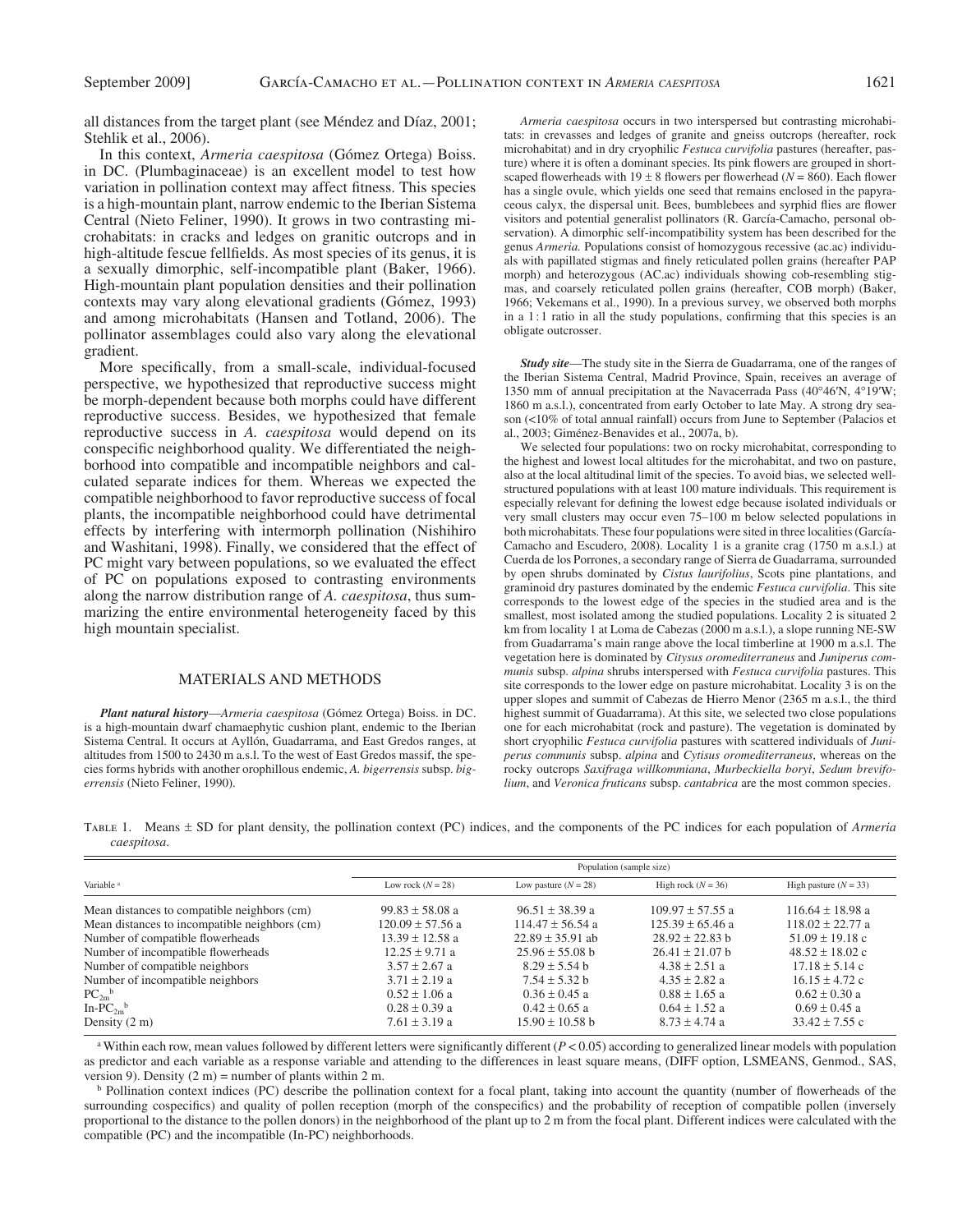

| F        | df    | $\boldsymbol{P}$ |
|----------|-------|------------------|
|          |       |                  |
| 1.66     | 1,115 | 0.20             |
| $-0.26$  | 1,115 | 0.60             |
| 8.08     | 3.115 | 0.0001           |
| $+5.38$  | 1,115 | 0.0221           |
| 7.33     | 3,115 | 0.0001           |
| $+0.12$  | 1,115 | 0.72             |
|          |       |                  |
| 0.00     | 1,115 | 0.97             |
| $+105.4$ | 1,115 | 0.0001           |
| 8.15     | 3,115 | 0.0001           |
| $+9.72$  | 1,115 | 0.0023           |
| 7.5      | 3,115 | 0.0001           |
| $+0.00$  | 1,115 | 0.97             |
|          |       |                  |

*Notes*: AIC = Akaike information criterion; (+,−) sign of the model estimate preceding each F value; df = numerator, denominator degrees of freedom;  $PC<sub>2m</sub>$  = pollination context index (compatible neighborhood); In- $PC<sub>2m</sub>$  = pollination context index (incompatible neighborhood). Boldfaced values are significant at  $P = 0.05$ .

the case of cushion-like prostrate plants (Colling et al., 2004; Escaravage and Wagner, 2004; Ishihama et al., 2006). We could distinguish the morphs in the field using a  $50\times$  hand magnifier. We also noted the number of flowerheads on every tagged plant. This variable provided an accurate estimate of the floral display size (García-Camacho and Escudero, 2008). We assumed that plants displaying more flowerheads would attract more pollinators.

 Our new index describes the pollination context for a focal plant, taking into account the quantity (number of flowerheads of the surrounding cospecifics) and quality of pollen reception (morph of the cospecifics) and the probability of reception of compatible pollen (inversely proportional to the distance to the pollen donors) in the neighborhood of the plant. We prefer the use of flowerheads instead of plant size because the number of flowerheads per plant is highly variable (García-Camacho and Escudero, 2008), and it is a more realistic surrogate of pollen availability in the focal plant surroundings. With these premises, PC was calculated with the following formula:

$$
\text{PC}_{i} = \sum_{j=1}^{n} \frac{f_j}{d_{i-j}}
$$

where  $d_{i-i}$  is the distance from focal plant *i* to compatible neighbor plant *j* (cm),  $f_j$  is the number of flowerheads of the compatible neighbor *j*, and *n* is the number of neighbors. We quantified the PC within two different neighborhoods from each focal plant, 1 and 2 m, with the indices  $PC_{1m}$  and  $PC_{2m}$  respectively. We calculated these indices only with those neighbor plants compatible with the focal plant, calculating a different set of indices (In-PC $_{1m}$  and In-PC $_{2m}$ ) with the incompatible ones. Because of their high correlation (Spearman correlations were 0.94, *P =* 0.0001, for both compatible and incompatible indices), the indices from both scales provided similar results, so hereafter we provide results from the 2-m indices only. PC indices ranged from 0 onward, being 0 for a neighborhood that lacks blooming neighbors. The higher the index, the more pollen is available in the neighborhood for the focal plant. It could be argued that the effect of pollination context could be evaluated by simply testing the separate effects of each component of these indices (mean distance to compatible neighbors, number of compatible flowerheads in the close surroundings, mean distance to incompatible neighbors and number of incompatible flowerheads) (for an example, see Méndez and Díaz, 2001). However these predictors are usually highly correlated, which results in multicollinearity problems in the models. Moreover, the use of our indices would save degrees of freedom in models based on modest sample sizes and give a more integrated view of the pollination context as a whole.

At the end of the flowering season and prior to seed dispersal, we collected all flowerheads from all focal plants. For each focal plant, we counted the



 Fig. 1. Reproductive success estimates for each morph in the study populations of *Armeria caespitosa* . (A) Fruit set and (B) number of viable fruits (mean  $\pm$  SD). Significance level of the differences between morphs at each population (above plots) were obtained from the corresponding generalized linear model (GLM) (Table 3) using the DIFF option, LS-MEANS statement, Proc Genmod in SAS version 9. Between-population differences in female reproductive success estimates (letters below plots) were obtained from the corresponding GLM (Table 2) using the DIFF option, LSMEANS statement, Proc Genmod. Different letters denote a significant difference between populations.

Sampling methods—We randomly tagged individuals in 2004 in each population (García-Camacho and Escudero, 2008; also see 2006 sample sizes in Table 1) and studied their conspecific neighborhoods in 2006. To quantify the focal plants pollination context, in the 2006 flowering season, we concentrated the sampling effort during the flowering peak of each population. We scored the morph for every tagged plant and measured the distance to its conspecific neighbors flowering synchronously up to 2 m apart, identifying their morphs and counting their flowerheads. Several studies suggest that most of the pollen received by an individual plant comes from this short a distance, especially in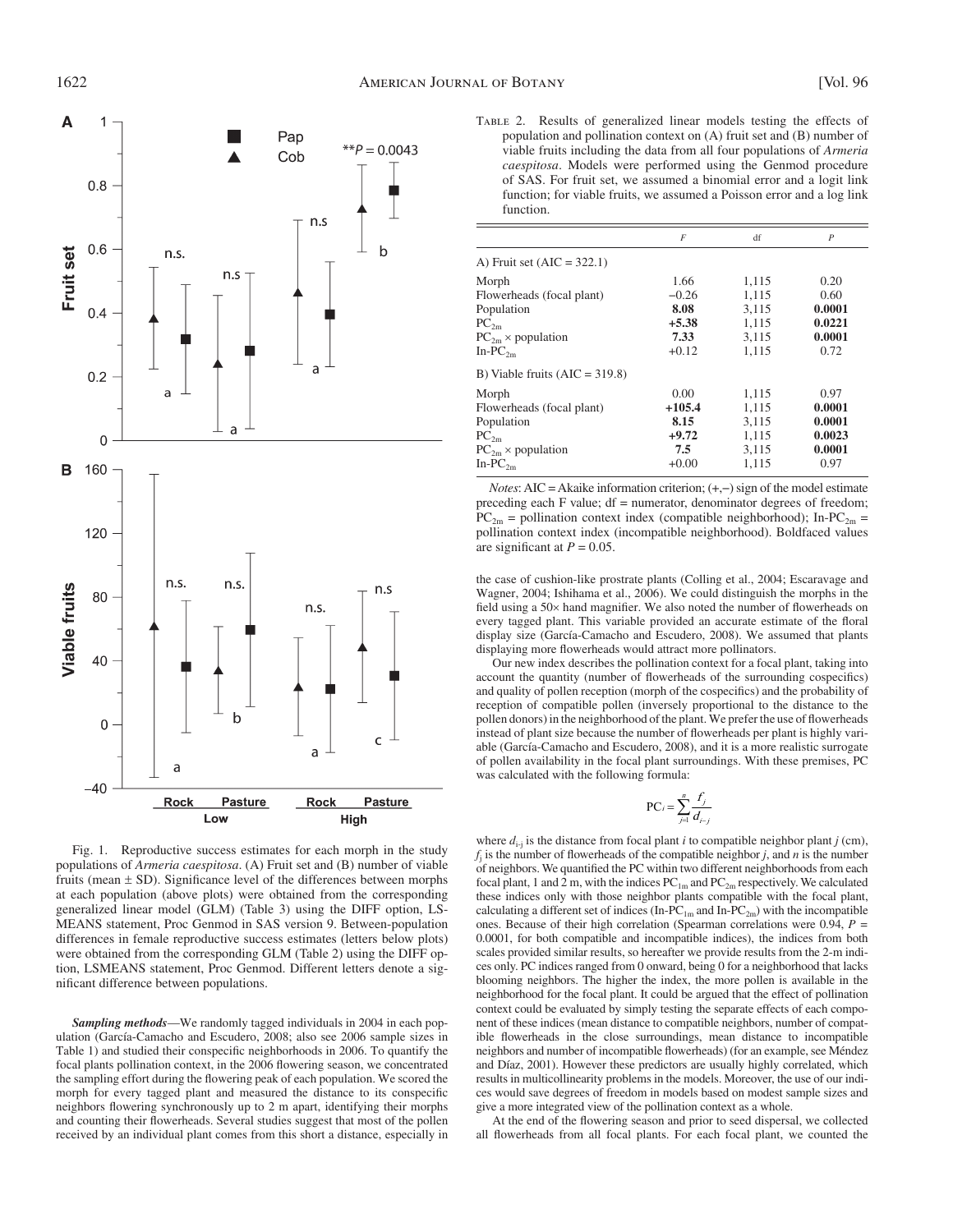

Fig. 2.  $PC_{2m}$  index against (A) fruit set and (B) number of viable fruits in populations of *Armeria caespitosa*. We provide the linear fit for each population. Table 3 gives the significances for these relations.

 number of viable fruits and calculated the fruit set for the plant as the number of viable fruits divided by the total number of flowers (for more details, see García-Camacho and Escudero, 2008).

*Statistical analyses* — To test for between-population differences of the variables considered to calculate PC indices (see Table1), we fitted generalized linear models (GLMs) with population as predictor and the different variables as response and checked the differences in the least squares means for each population by means of the LSMEANS and DIFF options of GENMOD (SAS version 9, SAS Institute 2002, Cary, NC, USA). For each response variable, the most suitable link function was selected.

As a preliminary step, we conducted GLMs (McCullagh and Nelder, 1989) including data from all populations. We tested the effects of PC (both compatible and incompatible) on fruit set and number of viable fruits. Aside from PC as a fi xed preditor, we also included the population and interaction (population  $\times$  compatible PC; population  $\times$  number of compatible neighbors), the focal plant morph to know whether there are morph-based differences in reproductive success, the incompatible PC index to evaluate competition between compatible and incompatible pollen, and the number of flowerheads of the focal plant to include an estimate of the pollinator attractiveness of each plant. In the case of fruit set, we assumed a binomial error and used the logit link function, whereas for viable fruits we assumed a poisson error and the log link function. We also used the LSMEANS and DIFF options of GENMOD (SAS version 9) as a posthoc test to check the differences in female reproductive success among populations.

Because of the significant interactions between population and compatible PC (see Results), we conducted separate GLMs for each population. Each model included the same variables as the overall model for each response variable except population and the interaction. In the models for each population, when morph had a significant effect, we used the LSMEANS and DIFF options of GENMOD (SAS version 9) as a posthoc test to check the differences in female reproductive success between morphs. We used Akaike information criterion (AIC) to compare model fits per population including our PC indices with the model fits including number of flowerheads (compatible and incompatible) or mean distance to neighbors (compatible and incompatible) instead of the PC indices. As we compared models with equal number of predictors and fitted with the same number of cases, lower AIC values indicate the better fits (Quinn and Keough, 2003).

#### RESULTS

 Plant density, i.e., number of plants surrounding each focal individual within 2 m, varied significantly among the study populations, as did the number of neighborhood flowerheads (Table 1). Contrarily, our estimates of PC and the mean distances to neighbors did not vary significantly among populations. Rocky populations, which had lower densities, had also more variable PC indices, although this difference was not significant. In addition, populations at the low altitude edge in both microhabitats had lower mean PC indices, although the difference was not significant.

 Between-population variation in the reproductive success estimates (Fig. 1) showed higher fruit set at the higher rocky population and differences in viable fruit production between microhabitats at each altitude (Table 2, Fig. 1). The overall effect of the compatible PC across populations was significant for both fruit set and viable fruits. Moreover, the interaction population  $\times$  compatible PC was significant for fruit set and viable fruits (Table 2), suggesting that the PC effects were population-dependent. The reproductive success of populations at the low altitude edge was linearly dependent on PC, but this relation was not significant for populations at the high altitude edge for either viable seeds or fruit set (Fig. 2). In the low-rock population, fruit set was affected by PC, whereas in the low-pasture population, the number of viable fruits was predicted by PC (Table 3). Any PC effects were always positive, so plants with a more favorable neighborhood had higher fruit set or produced more viable fruits. The incompatible PC had no significant effects on either fruit set or number of viable fruits. Moreover, the number of viable fruits depended on the number of flowerheads (Table 3). Our models also showed that fruit set was morph-dependent in the high-pasture population (Table 3); Pap plants (back-transformed least-square means  $=$  $0.76 - 0.86$ ) set significantly higher percentage of fruits than the Cob plants (back-transformed least-square means=  $0.65 - 0.77$ ) (Fig. 1A). In addition, all models that included our PC indices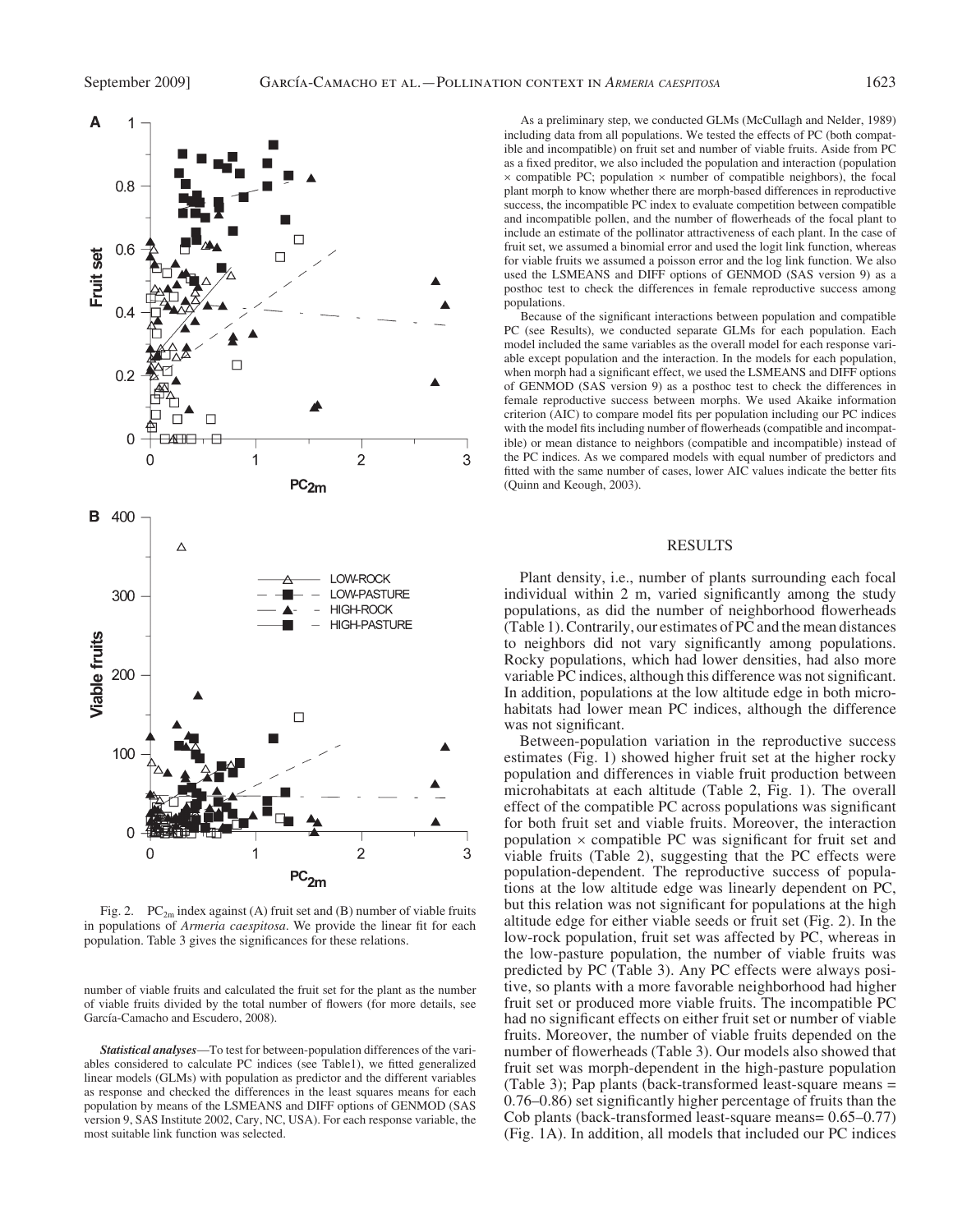| TABLE 3. Results of generalized linear models testing the effects of pollination context on (A) fruit set and (B) number of viable fruits for the four |
|--------------------------------------------------------------------------------------------------------------------------------------------------------|
| populations of <i>Armeria caespitosa</i> . Models were performed using the Genmod procedure of SAS. For fruit set, we assumed a binomial error and a   |
| logit link function, whereas for viable fruits we assumed a poisson error and a log link function.                                                     |

|                           | Low rock  |      | Low pasture |      | High rock   |      | High pasture |      |
|---------------------------|-----------|------|-------------|------|-------------|------|--------------|------|
| A) Fruit set              |           | df   |             | df   |             | df   |              | df   |
| Morph                     | 0.01      | 1,23 | 0.19        | 1,23 | 1.06        | 1,32 | $7.50*$      | 1,28 |
| Flowerheads (focal plant) | $+0.38$   | 1,23 | $-0.16$     | 1,23 | $-2.03$     | 1,32 | $-3.17$      | 1,28 |
| $PC_{2m}$                 | $+5.03*$  | 1,23 | $+2.51$     | 1,23 | $-1.75$     | 1,32 | $+1.08$      | 1,28 |
| In- $PC_{2m}$             | $-0.94$   | 1,23 | $+0.01$     | 1,23 | $+0.15$     | 1,32 | $+0.42$      | 1,28 |
| B) Viable fruits          |           |      |             |      |             |      |              |      |
| Morph                     | 0.39      | 1,23 | 0.50        | 1,23 | 2.75        | 1,32 | 2.23         | 1,28 |
| Flowerheads (focal plant) | $+45.88*$ | 1,23 | $+8.57**$   | 1,23 | $+26.78***$ | 1,32 | $+54.79***$  | 1,28 |
| $PC_{2m}$                 | $+3.21$   | 1,23 | $+4.33*$    | 1,23 | $-0.14$     | 1,32 | $+0.04$      | 1,28 |
| $In-PC_{2m}$              | $-0.80$   | 1,23 | $-0.17$     | 1,23 | $+0.40$     | 1,32 | $-0.04$      | 1,28 |

*Notes*: (+,−) the sign of the model estimate precedes each F value; df = numerator, denominator degrees of freedom; PC<sub>2m</sub> = pollination context index (compatible neighborhood); In-PC<sub>2m</sub>= pollination context index (incompatible neighborhood).  $P > 0.05$ ,  $* P < 0.05$ ,  $* P < 0.01$ ,  $* * P < 0.001$ ; boldfaced values are significant at  $P = 0.05$ .

were better fits with the data (lower AIC values) than were models that included only the other estimates of neighborhood quality around the focal plants (Table 4). For the high-rock population, mean distance to compatible neighbors had a significant positive effect on fruit set (Table 4), although such an effect is difficult to interpret.

#### DISCUSSION

Our PC indices were useful to describe the conspecific neighborhood of focal plants, a quantitative measure of pollen availability in the close surroundings that provided a better fit with the data than did other estimates of neighborhood quality alone. In addition, our results support the hypothesis that the neighborhood quality influenced the reproductive success of *Armeria caespitosa* . Such pollination context effects hold true, at least, for the two populations located at the low edge in each microhabitat, the most stressed (García-Camacho and Escudero, 2008). At those sites, the conspecific neighborhood of an individual, dependent on the number, distances, and potential production of compatible pollen, was important for its reproductive success. The more numerous and closer the compatible neighbors and the higher their floral production, the higher was the fruit set and the viable fruit on a focal plant. The effects of density, another component of the neighborhood, on plant reproductive

success have been detected before at such small scales (Roll et al., 1997; Bosch and Waser, 2001; Colling et al., 2004; Spigler and Chang, 2008) and even at the population scale (Luzuriaga et al., 2006). Other results suggest that most of the pollen received by an individual plant comes from such short distances (Widén and Widén, 1990; Escaravage and Wagner, 2004; Ishihama et al., 2006 ). However, our PC indices provide more information than the raw measure of density, in spite of the high correlation (Density<sub>2m</sub>-PC<sub>2m</sub>: Spearman's  $R = 0.584$ ,  $P = 0.0001$ ). These indices include relevant spatial information for plant-pollinator interactions ( Morales and Vazquez, 2008 ) and also consider the quality of the neighbors as pollen donors (Le Cadre et al., 2008). Two plants could have the same neighbor plant density, but differences in the distances to conspecific neighbors and their respective flowering displays may result in different spatial configurations and PC values. In addition, what we called incompatible PC did not affect either fruit set or number of viable fruits, likely because of a physical constraint on the pollen grains germinating on opposing stigmas, especially the coarsely reticulated ones (Richards, 1997). These results suggest that there is no intermorph pollination interference in *A. caespitosa* ( Nishihiro and Washitani, 1998 ), contrary to other species, whose stigma is clogged by incompatible pollen (Shore and Barrett, 1984; Scribailo and Barrett, 1994; Ramsey and Vaughton, 2000 ) or has some degree of assortative mating in at least one morph ( Stehlik et al., 2006; Van Rossum et al., 2006).

TABLE 4. Comparison between the generalized linear models based on the PC indices (same models as in Table 3) and those based on single estimates of neighborhood quality (number of flowerheads or mean distances to neighbors for four populations of *Armeria caespitosa*. Lower AIC values indicate the model with better fit.

| Response variable | Main effect in the model                 | Low rock        |      | Low pasture     |            | High rock       |       | High pasture    |      |
|-------------------|------------------------------------------|-----------------|------|-----------------|------------|-----------------|-------|-----------------|------|
|                   |                                          | $F$ (df = 1.23) | AIC  | $F$ (df = 1.23) | <b>AIC</b> | $F$ (df = 1.32) | AIC   | $F$ (df = 1.28) | AIC  |
| Fruit set         | $PC_{2m}$                                | $+5.03*$        | 70.1 | $+2.51$         | 88.8       | $-1.75$         | 96.2  | $+1.08$         | 68.8 |
|                   | No. compatible flowerheads               | $+0.00$         | 70.9 | $-0.07$         | 95.4       | $-0.17$         | 97.5  | $+1.51$         | 75.2 |
|                   | Mean distance to compatible<br>neighbors | $-0.02$         | 90.9 | $+0.47$         | 105.7      | $+5.38*$        | 108.3 | $-3.03$         | 86.7 |
| Viable fruits     | $PC_{2m}$                                | $+3.21$         | 77.3 | $+4.33*$        | 93.1       | $-0.14$         | 93.5  | $+0.04$         | 53.1 |
|                   | No. compatible flowerheads               | $-1.23$         | 79.6 | $+1.27$         | 100.4      | $-0.36$         | 95.1  | $+0.61$         | 55.3 |
|                   | Mean distance to compatible<br>neighbors | $-0.20$         | 96.0 | $+1.65$         | 111.5      | $+3.33$         | 106.1 | $-2.85$         | 69.0 |

*Notes*: AIC = Akaike information criterion; (+,−) the sign of the model estimate precedes each F value; df = numerator, denominator degrees of freedom;  $PC_{2m}$  = pollination context index (compatible neighborhood); In-PC<sub>2m</sub> = pollination context index (incompatible neighborhood). *P* > 0.05, \* *P* < 0.05, \*\*  $P < 0.01$ , \*\*\*  $P < 0.001$ ; boldfaced values are significant at  $P = 0.05$ .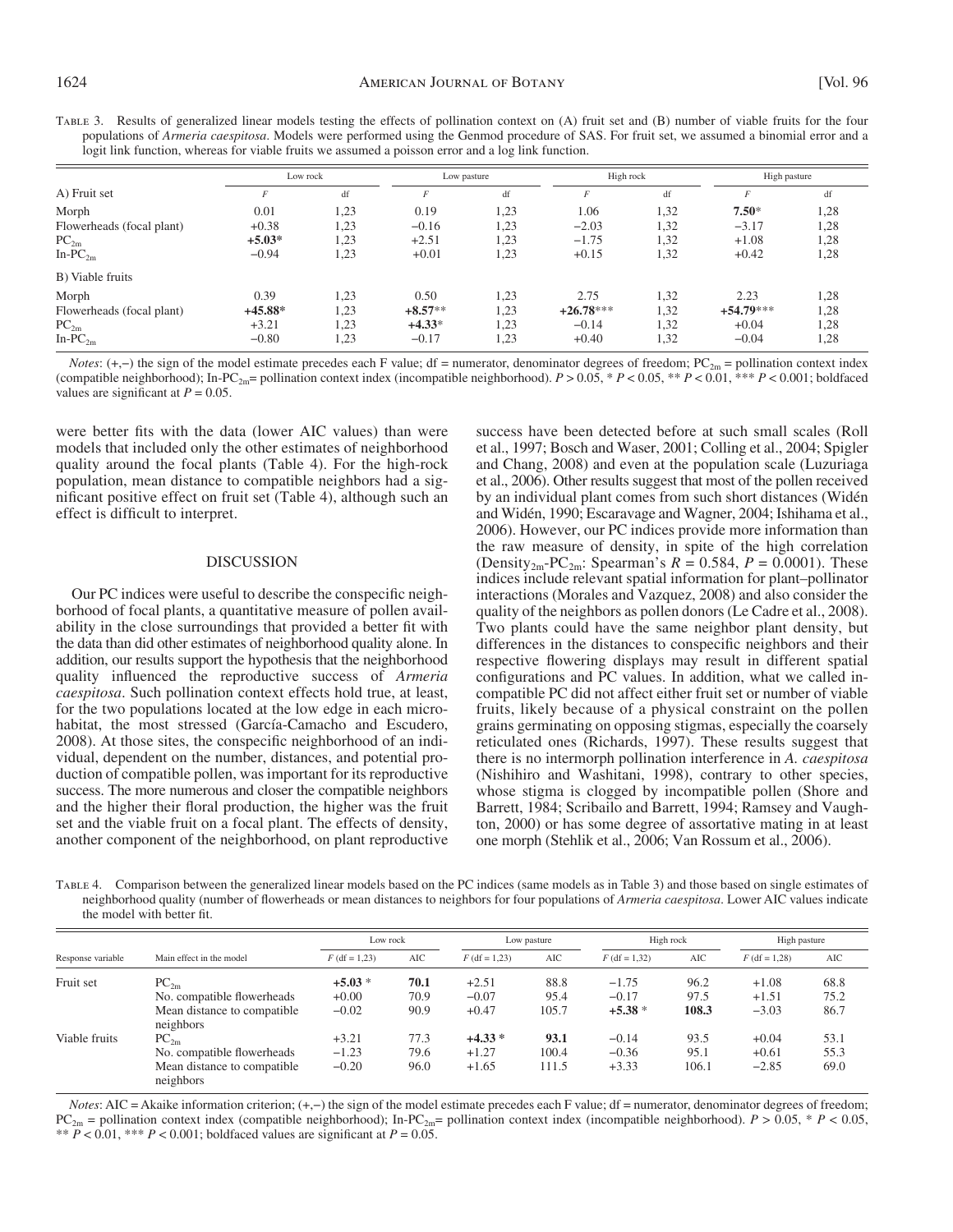Pollen limitation may be the mechanism underlying this PC effect (Le Cadre et al., 2008). The availability of compatible pollen in the local neighborhood may constrain the reproductive success of focal plants. In this sense, PC values were not significantly lower at these edge populations, although the mean values were lower for the lowest population at each microhabitat (Table 1). Because we separated the compatible from the incompatible PC, our results are likely attributable to compatible pollen quantity limitation and not to pollinator restrictions ( Aizen and Harder, 2007). A. *caespitosa* is an early-flowering plant (García-Camacho and Escudero, 2008) whose blooming does not overlap with almost any other species in the community, and it is visited by generalist pollinators. Visits are irregular at the beginning of the flowering season (Kudo, 1993; Kudo and Suzuki, 2002; Kudo and Hirao, 2006), but if the amount and diversity of pollinators is limited, then the limitation should be greater at higher altitudes (Arroyo et al., 1982, 1985; Inouye and Pyke, 1988; Totland, 1993).

 It could be argued that the PC effect may be caused by a higher attraction of denser patches to pollinators (Roll et al., 1997; Bosch and Waser, 2001). If that were the only mechanism underlying the PC effects, however, it is likely that we would also have found a positive effect of incompatible PC because the morphs are not distinguishable by pollinators. Furthermore, although our observational study does not rule out possible underlying effects of microsite quality on plant reproductive success (Bosch and Waser, 2001; Colling et al., 2004), in a previous study on the same populations with the same focal plants (García-Camacho and Escudero, 2008), microsite variability did not significantly affect the reproductive success in *A. caespitosa*.

 This context dependence was only present at the low edge, precisely where fruit set was significantly lower. Similar results were obtained for *Arum italicum* and explained by lower flowering synchronies at the most sparse sites (Méndez and Díaz, 2001 ). Although in *A. caespitosa* more synchronous plants have higher reproductive success, synchrony did not differ enough among populations (García-Camacho and Escudero, 2008) to justify the same mechanism here.

The individual floral display (number of flowerheads) only had a significant effect on the number of viable fruits. This positive effect on seed production and not on fruit set suggests a size-dependent effect not related to pollinator attraction (García-Camacho and Escudero, 2008).

 We found morph-dependent differences in fruit set at the high-pasture population, where PAP individuals had higher fruit set (Fig. 2). This large, dense population also showed high PC values and the highest plant density and fruit set. Such population characteristics do not favor the persistence of intermorph differences in fecundity, more likely to occur in small isolated populations of species with weak self-imcompatibility systems (Brys et al., 2008). Although our results with the incompatible PC indices suggest that the dimorphic self-incompatibility system does work in *A. caespitosa* , we cannot rule out that in some situations one morph may experience selfing, as previously observed in the genus *Armeria* in very stressful environments. Vekemans et al. (1990) found intermorph variability in reproductive success in heavy-metal tolerant populations of *A. maritima* with differences in mass allocation between morphs; the PAP morph was more female, a better selfer, and less sensitive to inbreeding depression. Given that the western Mediterranean is considered the diversification center of the genus *Armeria* (60% of the 120 species occur in the Iberian Peninsula) with a high number of species living in a wide array of habitats (Nieto Feliner, 1990), the variability of the dimorphic self-incompatibility system that we found in *A. caespitosa* in this study and in the system in *A. maritima* outside the Iberian Peninsula may also be found in other Iberian endemic species and could help to explain the local diversity of the genus.

 Our results show that the PC at subpopulation scales may profoundly affect the reproduction of *A. caespitosa* , especially at the lower edge of its altitudinal distribution. Parameters other than plant density on an individual basis are useful for the study of small-scale density-dependent processes that affect pollination success and other reproductive processes, especially if they integrate neighborhood quality information at adequate spatial scales. Furthermore, we propose that the specific role of the spatial structure of compatible vs. incompatible morphs at small scales of the dimorphic self-incompatibility system in *Armeria* deserves further attention.

### LITERATURE CITED

- Å GREN, J. 1996. Population size, pollinator limitation, and seed set in the self incompatible herb *Lytrum salicaria. Ecology* 77: 1779–1790.
- AIZEN, M. A., AND P. FEISINGER. 1994. Forest fragmentation, pollination, and plant reproduction in a Chaco dry Forest, Argentina. *Ecology* 75: 330 – 351.
- AIZEN, M. A., AND L. D. HARDER. 2007. Expanding the limits of the pollen limitation concept. *Ecology* 88: 271-281.
- ARROYO, M. T. K., J. J. ARMESTO, AND R. B. PRIMACK. 1985. Community studies in population ecology in the high temperate Andes of central Chile II. Effect of temperature on visitation rates and pollination possibilities. *Plant Systematics and Evolution* 149: 187-203.
- ARROYO, M. T. K., R. B. PRIMACK, AND J. J. ARMESTO. 1982. Community studies in population ecology in the high temperate Andes of central Chile. I. Pollination mechanisms and altitudinal variation. *American*  Journal of Botany 69: 82-97.
- AshmanT.-L., T. M.Knight, J. A. Steets, P.Amarasekare, M.Burd, D. R. CAMPBELL, M. R. DUDASH, ET AL. 2004. Pollen limitation of plant reproduction: Ecological and evolutionary causes and consequences. *Ecology* 85: 2408-2421.
- BAKER, H. G. 1966. The evolution functioning and breakdown of heteromorphic incompatibility systems. I. The Plumbaginaceae. *Evolution* 20: 349-368.
- BOSCH, M., AND N. M. WASER. 1999. Effects of local density on pollination and reproduction in *Delphinium nuttalianum* and *Aconitum columbi*anum (Ranunculaceae). *American Journal of Botany* 86: 871-879.
- BOSCH, M., AND N. M. WASER. 2001. Experimental manipulation of plant density and its effect on pollination and reproduction of two confamilial mountain herbs. *Oecologia* 126: 76–83.
- BRYS, R., H. JACQUEMYN, AND T. BEECKMAN. 2008. Morph-ratio variation, population size and female reproductive success in distylous *Pulmonaria officinalis* (Boraginaceae). *Journal of Evolutionary Biology* 21: 1281-1289.
- BRYS, R., H. JACQUEMYN, AND M. HERMY. 2007. Impact of mate availability, population size, and spatial aggregation of morphs on sexual reproduction in a distylous, aquatic plant. *American Journal of Botany* 94: 119-127.
- BURD, M. 1994. Bateman's principle and plant reproduction: The role of pollen limitation in fruit and seed set. *Botanical Review* 60:  $83 - 139$ .
- Colling, G., C. Reckinger, and D. Matthies . 2004 . Effects of pollen quantity and quality on reproduction and offspring vigor in the rare plant *Scorzonera humilis* (Asteraceae). *American Journal of Botany* 91: 1774-1782.
- Duncan, D. H., A. B. Nicotra, J. T. Wood, and S. Cunningham . 2004. Plant isolation reduces outcross pollen receipt in a partially self-incompatible herb. *Journal of Ecology* 92: 977-985.
- ESCARAVAGE, N., AND J. WAGNER. 2004. Pollination effectiveness end pollen dispersal in a *Rhododendron ferrugineum* (Ericaceae) population. *Plant Biology* 6: 606–615.